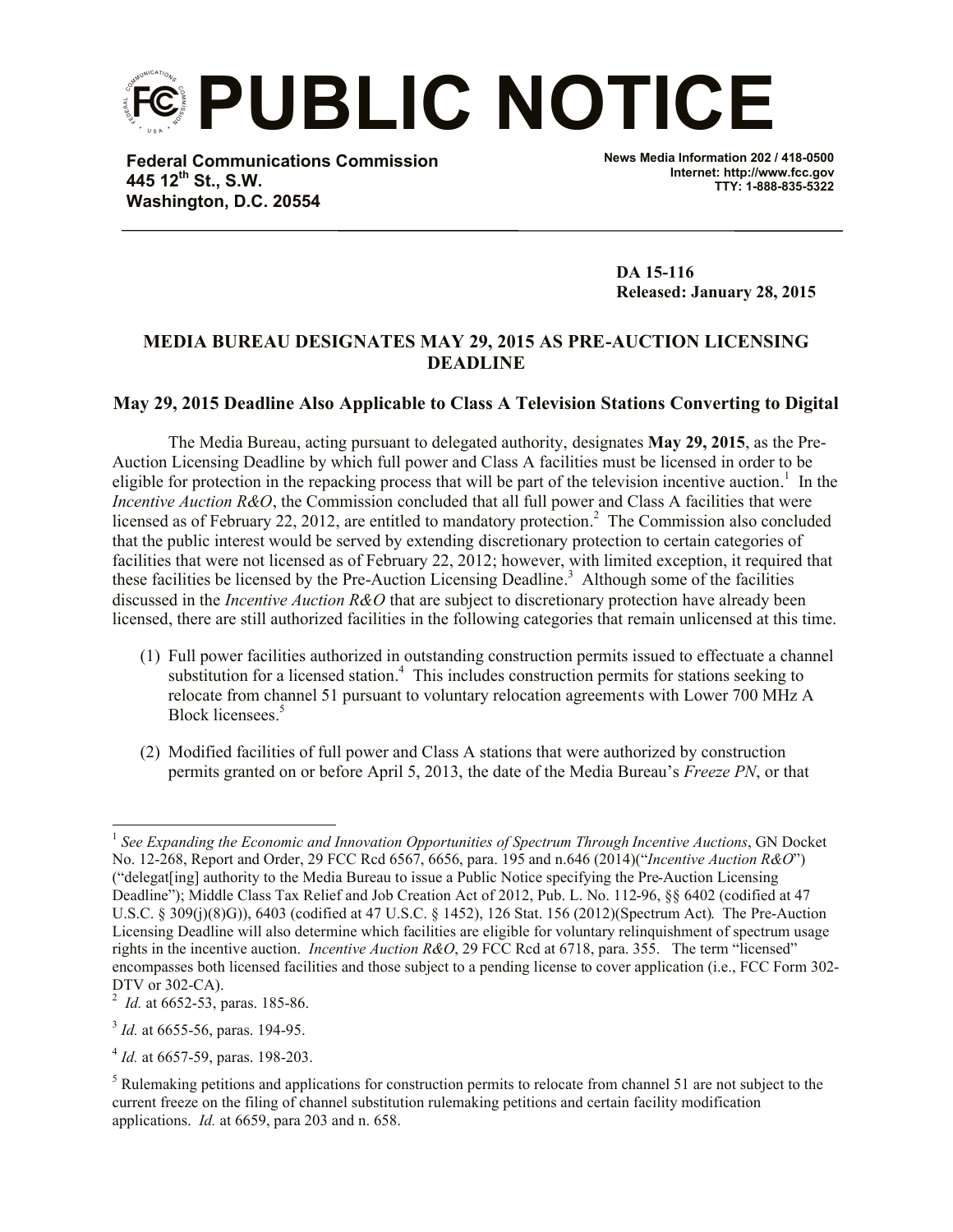have been authorized by construction permits that were granted after April 5, 2013 and are in compliance with the *Freeze PN*. 6

(3) Class A stations' initial digital facilities that were not initially licensed until after February 22, 2012, including those that were not authorized until after the *Freeze PN*. 7

Accordingly, all facilities in these discretionary protection categories, with limited exception for stations affected by the destruction of the World Trade Center,<sup>8</sup> must be licensed or have an application for a license to cover the construction permit on file by **May 29, 2015**, in order for these facilities to be protected in the repacking process. Furthermore, this constitutes notice of the last opportunity before the Pre-Auction Licensing Deadline for all full power and Class A licensees to modify their licenses to fix errors they have made in providing us their operating parameters and to have those modifications protected in the repacking process. Such modifications will be protected so long as a modification application that complies with the *Freeze* PN is filed and granted, and a license to cover application is filed, by **May 29, 2015**. 9

We also emphasize that, in order for a Class A digital facility to be afforded protection in the repacking process, it must be licensed by the Pre-Auction Licensing Deadline.<sup>10</sup> While Class A licensees may wait until the September 1, 2015, digital transition deadline to complete construction and license their digital facilities,  $\frac{11}{11}$  those that do not have their digital facilities licensed by **May 29, 2015**, will be

l

 $^{9}$  *Id.* at 6662, para. 211. The Media Bureau will release a subsequent Public Notice listing the facilities licensed by the Pre-Auction Deadline, as reflected in the Commission's records, and thereby eligible for protection in repacking or relinquishment in the incentive auction. Licensees will be required to certify in a Pre-Auction Technical Certification Form (FCC Form 2100, Schedule 381) that they have reviewed their authorization and underlying database technical information for their eligible facility, and to confirm that all information is correct with respect to actual operations or identify any discrepancies. *Id.* at 6651, n. 615; *see also* 79 Fed. Reg. 72000 (Dec. 4, 2014)(requesting comment on proposed FCC Form 2100, Schedule 381).

<sup>10</sup> *Incentive Auction R&O*, 29 FCC Rcd at 6664, para. 217.

<sup>6</sup> *Id.* at 6660-62, paras. 207-11; *Media Bureau Announces Limitations on the Filing and Processing of Full Power and Class A Television Station Modification Applications, Effective Immediately, and Reminds Stations of Spectrum Act Preservation Mandate*, Public Notice, 28 FCC Rcd 4364 (2013)("*Freeze PN*").

<sup>7</sup> *Incentive Auction R&O*, 29 FCC Rcd at 6663-65, paras. 216-18.

<sup>&</sup>lt;sup>8</sup> Licensees affected by the destruction of the World Trade Center may elect to protect either their licensed Empire State Building facility or a proposed new facility at One World Trade Center so long as that new facility has been applied for and authorized in a construction permit granted by the Pre-Auction Licensing Deadline. *Id.* at 6665-66, paras. 219-20. Licensees must file a letter with the Commission making their election no later than May 29, 2015. *Id.* at 6665, n. 690. A copy of the letter should also be emailed to Kevin Harding, Associate Division Chief, Video Division, Media Bureau at kevin.harding@fcc.gov.

<sup>&</sup>lt;sup>11</sup> Amendment of Parts 73 and 74 of the Commission's Rules to Establish Rules for Digital Low Power Television, *Television Translator, and Television Booster Stations and to Amend Rules for Digital Class A Television Stations*, MB Docket No. 03-185, Second Report and Order, 26 FCC Rcd 10732, 10753–54, para. 45 (2011)(*LPTV DTV Second R&O*). In the *Incentive Auction R&O* the Commission clarified that it was *not* modifying the Class A digital transition deadline. *Incentive Auction R&*O, 29 FCC Rcd at 6665, para 218 (emphasis added). Class A licensees may seek one extension of time to complete their digital transition facilities by submitting an application for extension of construction permit by **May 1, 2015**. *LPTV DTV Second R&O*, 26 FCC Rcd at 10740, para. 15; *see also* 47 C.F.R. § 74.788(c). The filing or grant of an extension application does not relieve Class A stations of the requirement that they license their digital facilities by the Pre-Auction Licensing Deadline in order for those facilities to be eligible for protection.